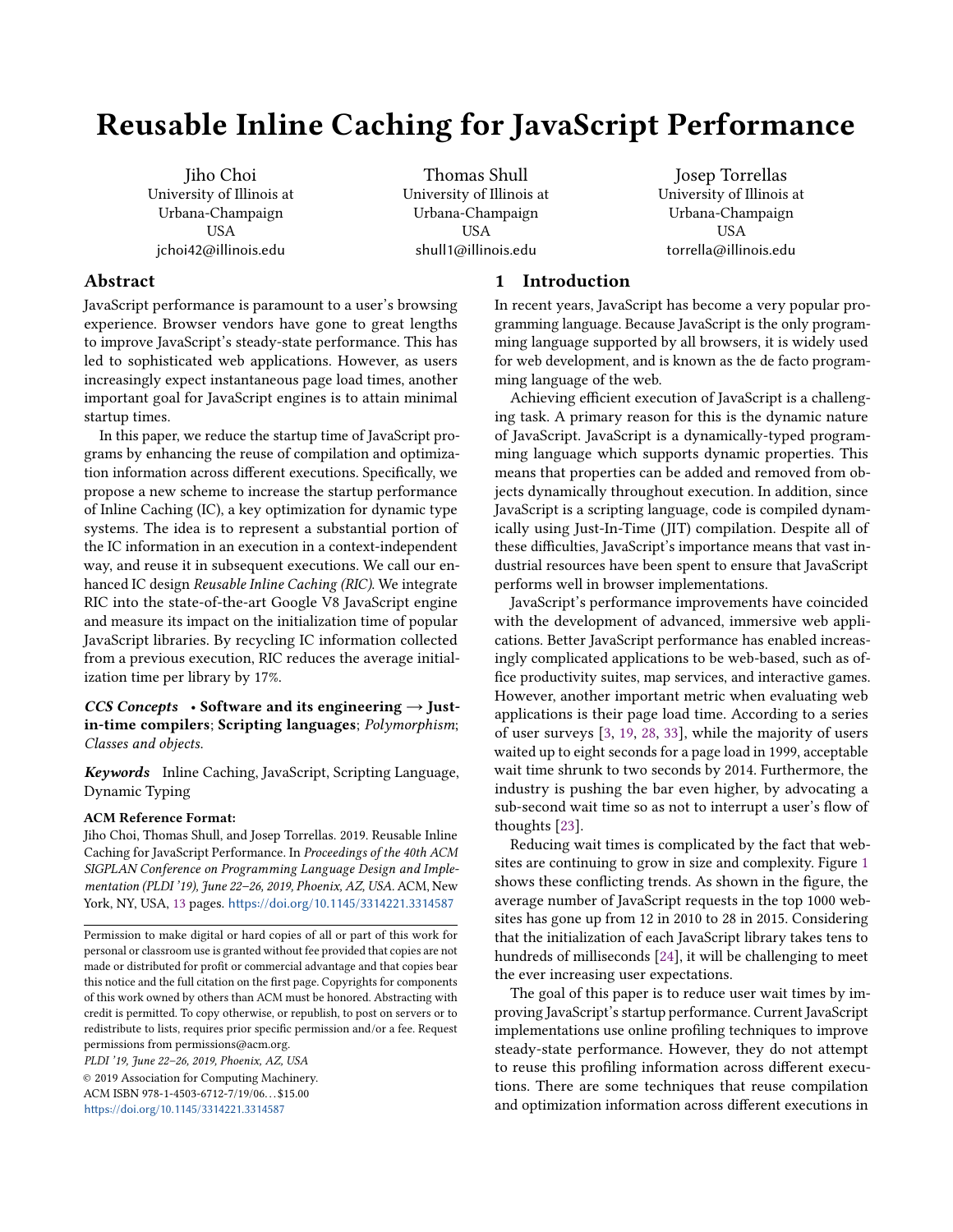<span id="page-1-0"></span>

Figure 1. Conflicting trends of user expectation for page load time and website complexity.

PHP [\[1,](#page-12-7) [25\]](#page-12-8) and Java [\[21,](#page-12-9) [31\]](#page-12-10). However, such techniques are not directly applicable to or are unsuitable for JavaScript due to JavaScript's highly dynamic nature.

To enable program information reuse across executions, we focus on Inline Caching  $(IC)$   $[11]$  – a technique used in dynamically-typed languages to specialize sites in the program that access objects. The IC structures are dynamically built with profile information gathered during execution, and they help improve performance. Unfortunately, in current JavaScript implementations, such structures are cleared and repopulated at each execution. This is because they contain context-dependent information, such as the memory addresses of heap objects, which are not consistent across runs.

In our analysis of IC in JavaScript, we find that, while IC structures have context-dependent information, many facets of their internals are in fact context-independent. In particular, we make two observations. First, many of the code routines invoked by the IC are context-independent and can be reused across executions. Second, sets of program sites that access the same program objects, often update the IC structures in similar ways. This property, which is retained across executions, allows us to expedite the process of repopulating IC structures in subsequent executions.

Based on these insights, in this paper we propose a new IC design called Reusable Inline Caching (RIC), which enables information reuse across executions. RIC extracts the context-independent portion of the IC information from the initial execution, and reuses it in subsequent executions to significantly reduce JavaScript startup time.

We integrate RIC into the state of the art Google V8 JavaScript compiler [\[8\]](#page-12-12) and measure its impact on the initialization time of popular JavaScript libraries. By recycling the IC information collected from a previous execution, RIC improves the initialization of libraries: it reduces the average dynamic instruction count by 15%, and the average execution time by 17%. The contributions of this paper are as follows:

• Characterize the IC overheads of popular JavaScript libraries during initialization.

• Identify opportunities to reuse IC information across executions.

• Propose RIC, a new IC design to enable the reuse of IC information across executions.

• Implement RIC in the state of the art Google V8 JavaScript compiler.

• Provide a detailed evaluation of RIC's performance.

## 2 Background

## 2.1 JavaScript Execution

As JavaScript was initially designed to be embedded within browsers, JavaScript implementations commonly provide APIs to control execution. The host system in which a JavaScript runtime is embedded, such as a web browser or Node.js, is responsible for scheduling JavaScript execution. Normally, the host system can drive JavaScript execution through two means: loading new scripts (i.e., initialization) and adding new events (i.e., event handling).

Initialization occurs when the host system first loads a JavaScript source file into the JavaScript runtime. For example, when a browser encounters a script element during HTML parsing, it passes the JavaScript source code in the tag to the JavaScript runtime. Alternatively, the host system can register JavaScript functions to handle events, such as user input. These functions are then executed when the corresponding events are triggered.

In this paper, we focus on JavaScript initialization, as it directly affects page load performance. The page cannot be fully loaded until all included JavaScript source code has initialized. For example, the initialization can block DOM object construction and page rendering. In addition, user interaction is typically disabled until initialization is complete.

#### 2.2 Hidden Classes

JavaScript is a dynamically-typed programming language, where objects can have properties added to, and deleted from at runtime. Such dynamism prevents JavaScript compilers from constructing a fixed object layout before execution. However, to generate efficient code, it is crucial for the compiler to have some notion of object type. To resolve this conflict, JavaScript implementations dynamically create Hidden Classes for objects. This concept was first introduced in Self [\[10\]](#page-12-13). The basic idea is to assign each object a hidden class, which contains information about the current layout of the object. Objects created in the same way are assigned the same hidden class. Grouping objects in this manner helps to enable optimizations. Throughout this paper, we will use the terms "type" and "hidden class" interchangeably.

Figure [2\(](#page-2-0)a) shows the general structure of a hidden class used by V8. The Object Layout field points to a table that keeps the object layout, with a list of (property, offset) pairs.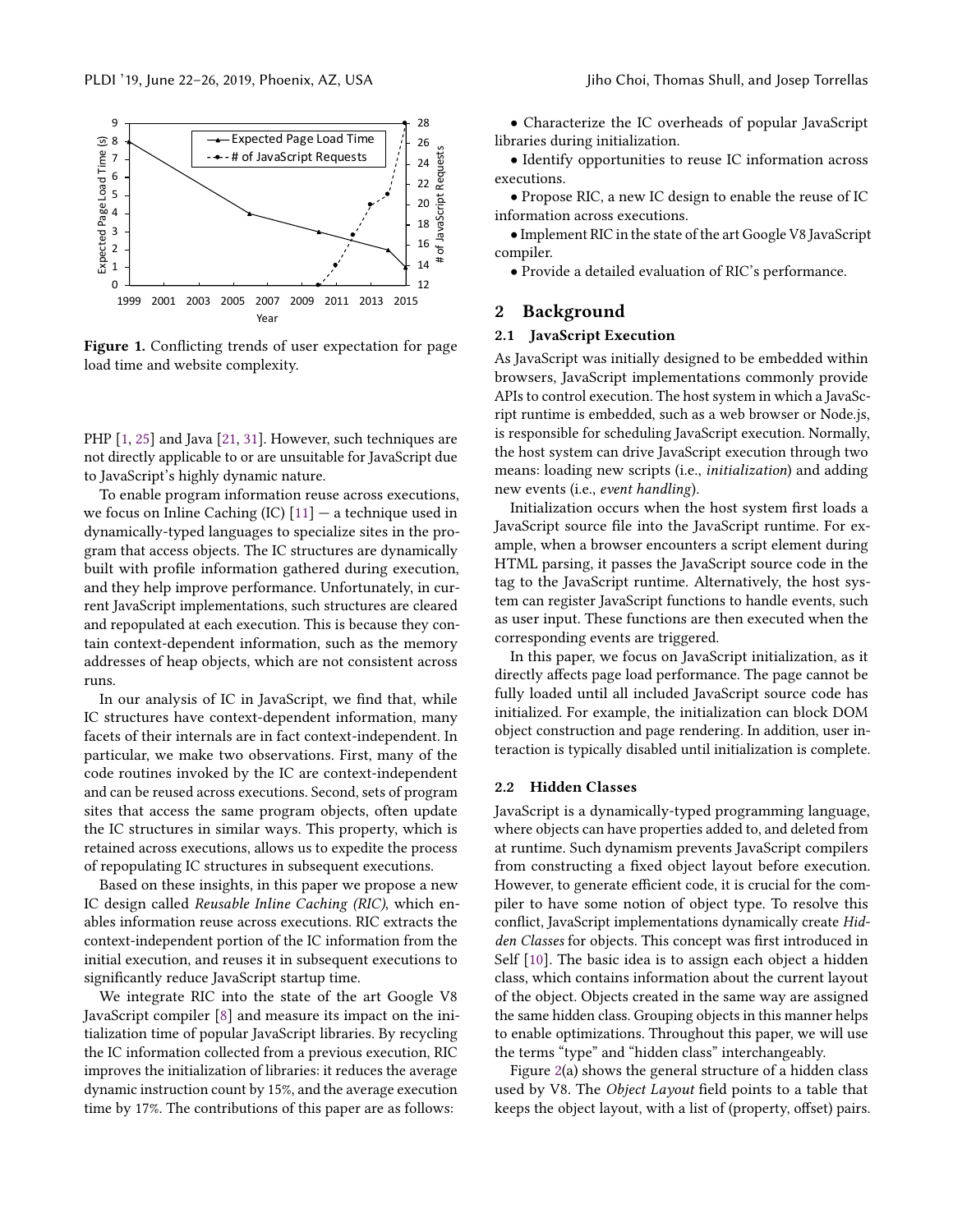<span id="page-2-0"></span>

Figure 2. Hidden class structure and example of hidden class transition.

The Next Hidden Class field points to a table that keeps a list of (property, hidden class) pairs. The table tells the next hidden class to transition to, when the new property is added.

To understand the operation of objects and hidden classes, consider the simple code example of Figure [2\(](#page-2-0)b). The code declares function Point, which sets coordinates x and y of a point. Then, the code creates and sets points p1 and p2.

When a function is declared, as in Line 1, the runtime allocates an object for the function (Point, at the top left of Figure [2\(](#page-2-0)c)) and a hidden class for the object to be constructed by the function (HC0, at the top center of Figure [2\(](#page-2-0)c)). The Constructor Hidden Class (HC) of the function object points to the hidden class, whose fields are initially empty.

In Line 5, when the code calls the Point function to create p1, the runtime creates an object (p1, at the center left of Figure [2\(](#page-2-0)c)). The object initially points to hidden class HC0 (①). As the function Point executes and adds properties to the point in Lines 2 and 3, new hidden classes are created, and the Hidden Class field of object p1 changes (② and ③).

Specifically, in Line 2, a new property x is added to p1. At this point, the runtime creates a new hidden class HC1, with an Object Layout that has property x at offset 0 (center right of Figure [2\(](#page-2-0)c)). At the same time, HC0's Next Hidden Class is set to point to HC1 (top right of Figure [2\(](#page-2-0)c)), and p1's Hidden Class is set to point to HC1 (②).

Similarly, when the new property y is added to p1 in Line 3, the runtime creates a new hidden class HC2, with an Object Layout with x at offset 0 and y at offset 1 (lower right of Figure [2\(](#page-2-0)c)). At the same time, HC1's Next Hidden Class and p1's Hidden Class pointers are set to point to HC2 (③).

These hidden classes are created only for a new transition. When point p2 is created in Line 6, only object p2 is allocated (lower left of Figure [2\(](#page-2-0)c)). As execution proceeds, this object's

Hidden Class pointer will successively point to hidden classes HC0, HC1, and HC2.

## 2.3 Inline Caching

One of the fundamental optimization techniques enabled by hidden classes is Inline Caching (IC) [\[11\]](#page-12-11). To understand IC, we call Object Access Site any location in the program where an object property is read or written. IC is based on the empirical evidence that the objects accessed at a particular object access site often have the same hidden class or classes.

Without IC, the runtime system would be invoked at every object access site and, after identifying the type of the incoming object, would perform the appropriate load or store operation at the appropriate offset. The incoming object is the object whose property is being read or written at the site. Unfortunately, this operation has substantial overhead.

The idea behind IC is that, at each site, every time that the runtime encounters a new hidden class for the site, it generates a handler routine with the operation that needs to be performed for that hidden class. Then, the runtime specializes the code at the site so that it checks the hidden class of each incoming object and, if the hidden class has been seen before, it calls the corresponding handler. Hence, when a site encounters a hidden class seen before, the execution is highly efficient.

V8 uses an out-of-line approach to IC. Instead of directly specializing the machine code, it creates a per-function data structure called ICVector (Figure [3\)](#page-3-0). For each object access site in the function, the ICVector contains one or more slots. Each slot corresponds to one different hidden class encountered at this site in the past. A slot contains a tuple (HC<sub>Addr</sub>, Handler). HC<sub>Addr</sub> is a pointer to the hidden class; Handler is a pointer to the handler routine that performs the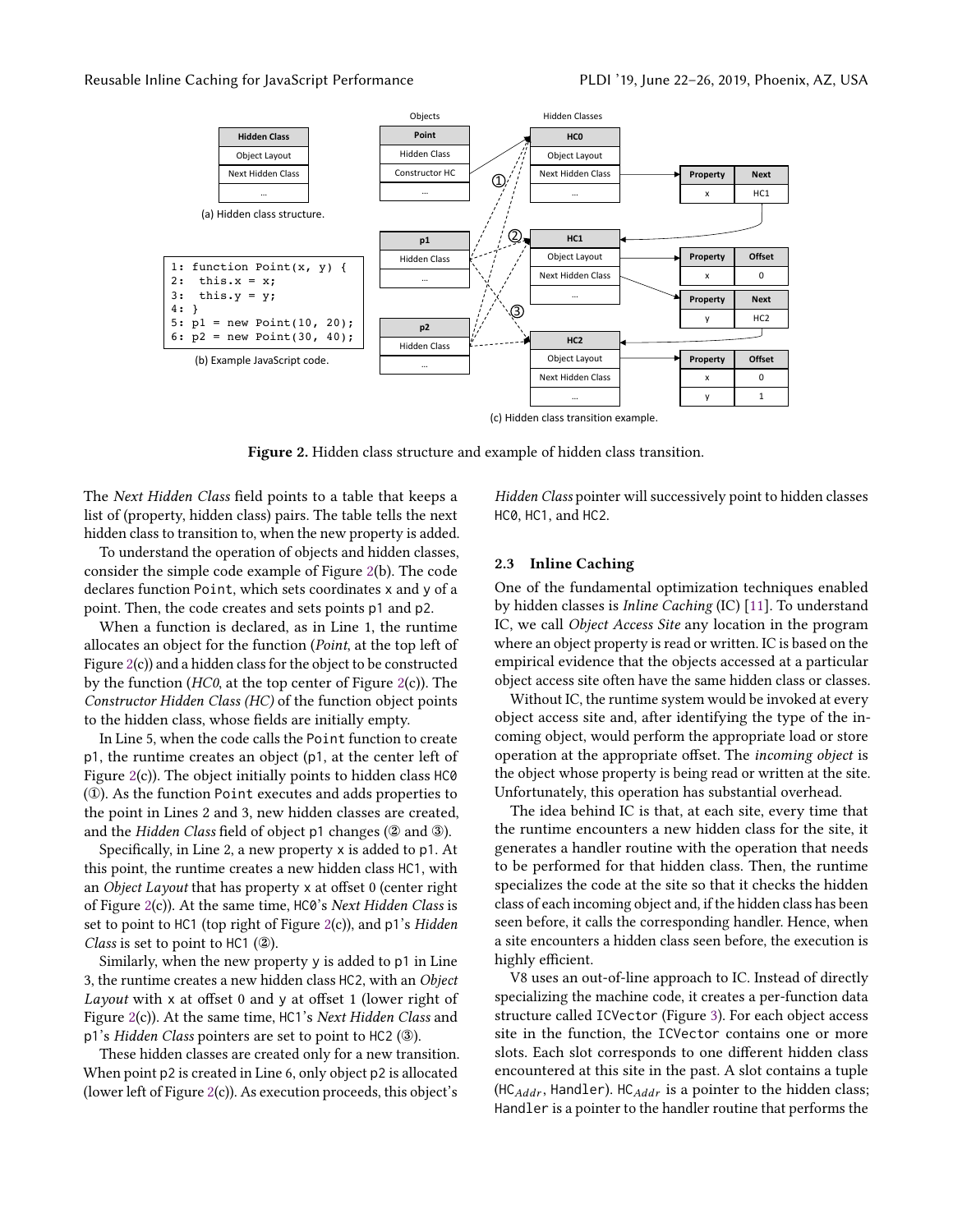operation for the hidden class. For example, Figure [3](#page-3-0) shows an ICVector with three access sites, each with two slots.

<span id="page-3-0"></span>

| Site                   | Object Access Site 1                                                                          | Object Access Site 2                                                                          | Object Access Site 3                                                                                |  |
|------------------------|-----------------------------------------------------------------------------------------------|-----------------------------------------------------------------------------------------------|-----------------------------------------------------------------------------------------------------|--|
| $HC_{Addr}$<br>Handler | $HC_{12}$<br>$HC_{11}$<br>$\langle$ Handler <sub>11</sub> / $\langle$ Handler <sub>12</sub> / | $HC_{22}$<br>$HC_{21}$<br>$\langle$ Handler <sub>21</sub> / $\langle$ Handler <sub>22</sub> / | $HC_{32}$<br>$HC_{31}$<br>$\langle$ Handler <sub>31</sub> $\langle$ Handler <sub>32</sub> $\rangle$ |  |

#### Figure 3. ICVector data structure.

The information stored in the ICVector helps speed up accesses to objects at these sites. If the incoming object's hidden class matches one of the  $HC_{Addr}$  for the site, execution directly transfers to the handler routine stored in Handler, without having to call the runtime. Otherwise, an IC Miss has occurred. At this point, the runtime is invoked to perform the load or store, and to augment the ICVector with an additional slot for the site.

At the start of execution, the ICVector is empty. As execution progresses, the ICVector is filled with  $(HC_{Addr}$ , Handler) pairs for each object access site. An object access site that only encounters objects of a single hidden class is called monomorphic; if it encounters objects of multiple hidden classes, it is called polymorphic.

# <span id="page-3-2"></span>2.4 Putting It All Together

Based on the previous discussion, we now show an example of how the IC information is generated during execution.

Figure [4\(](#page-3-1)a) shows a JavaScript source code example that creates an empty object o (Line 1), adds property x if a branch is taken, adds property y, and finally prints out the value of property y. There are three object access sites in the example. Those in Lines 2 and 3 add a property and store a value to it. We call them sites S1 and S2, respectively. The one in Line 4 loads the value of a property. We call it site L1.

<span id="page-3-1"></span>

(b) Structures created by V8.

Figure 4. Example of V8 structures.

Figure [4\(](#page-3-1)b) shows the ICVector structure for the code, as well as a simplified representation for the hidden classes and handler routines that V8 creates as the code executes. The ICVector has a column for each of the object access sites in the code (S1, S2, and L1). Figure [4\(](#page-3-1)b) shows the state of the data structures after a given line of code from Figure [4\(](#page-3-1)a) is executed. Specifically, after Line 1 is executed, the ICVector is empty, and there is an empty hidden class for object o. Let us call this hidden class A, as it is allocated at memory

address A.

about to a read a radiating each resolver, at this point, and sort turn is empty. Therefore, an IC miss occurs and the runtime is invoked. The runtime creates: (i) the appropriate handler ou<br>f 1 property y. This is shown in Line 3 of Figure [4\(](#page-3-1)b). Let us assume that the handler is located at address H1, and the new moden class at address b. The property y is placed at onset of<br>Next, the runtime adds a slot to the column corresponding Let us now assume that the branch on Line 2 is not taken, and S1 is not accessed. As Line 3 executes, ICVector's coland the set of a checked to see a *n* rate internation and can be used to avoid a runtime call. However, at this point, this colis invoked. The runtime creates: (i) the appropriate nandier<br>routine and (ii) a new hidden class, since the hidden class A umn for S2 is checked to see if it has information that can be of the incoming object does not contain information about hidden class at address B. The property y is placed at offset 0. to this object access site with the addresses of the hidden class A of the incoming object and the handler H1. Finally, it invokes the handler, which fills the object with its hidden class and the value 2 at offset 0. From now on, if this site is used again and the incoming hidden class is A, the runtime will not be called. Throughout the remainder of the paper, we call object access sites that create new hidden classes transitioning object access sites.

The execution of Line 4 also causes an IC miss, since ICVector's L1 column is empty. As before, the runtime is called to create a new handler. Let us assume that this handler is placed at address H2. Since the incoming object's hidden class B already contains property y, the runtime does not create a new hidden class. It simply adds a slot in column L1 of the ICVector with the addresses of the incoming object's hidden class B and the new handler H2, and invokes the handler. The handler returns the value of y at offset 0.

If sites S2 and L1 are later accessed by an object with a different hidden class than in the example, another slot is added to the corresponding column.

# <span id="page-3-3"></span>3 Characterizing Inline Caching

While IC improves the performance of JavaScript programs, IC misses still induce significant overhead during the initial sections of programs. Importantly, this overhead does not disappear as a program is re-executed. Indeed, V8 discards the ICVector data at the end of every execution, and recreates it from scratch at the beginning of each new execution. In this section, we estimate the overhead of IC misses, explain why IC state is difficult to reuse across executions, and provide some motivation for attempting to reuse it.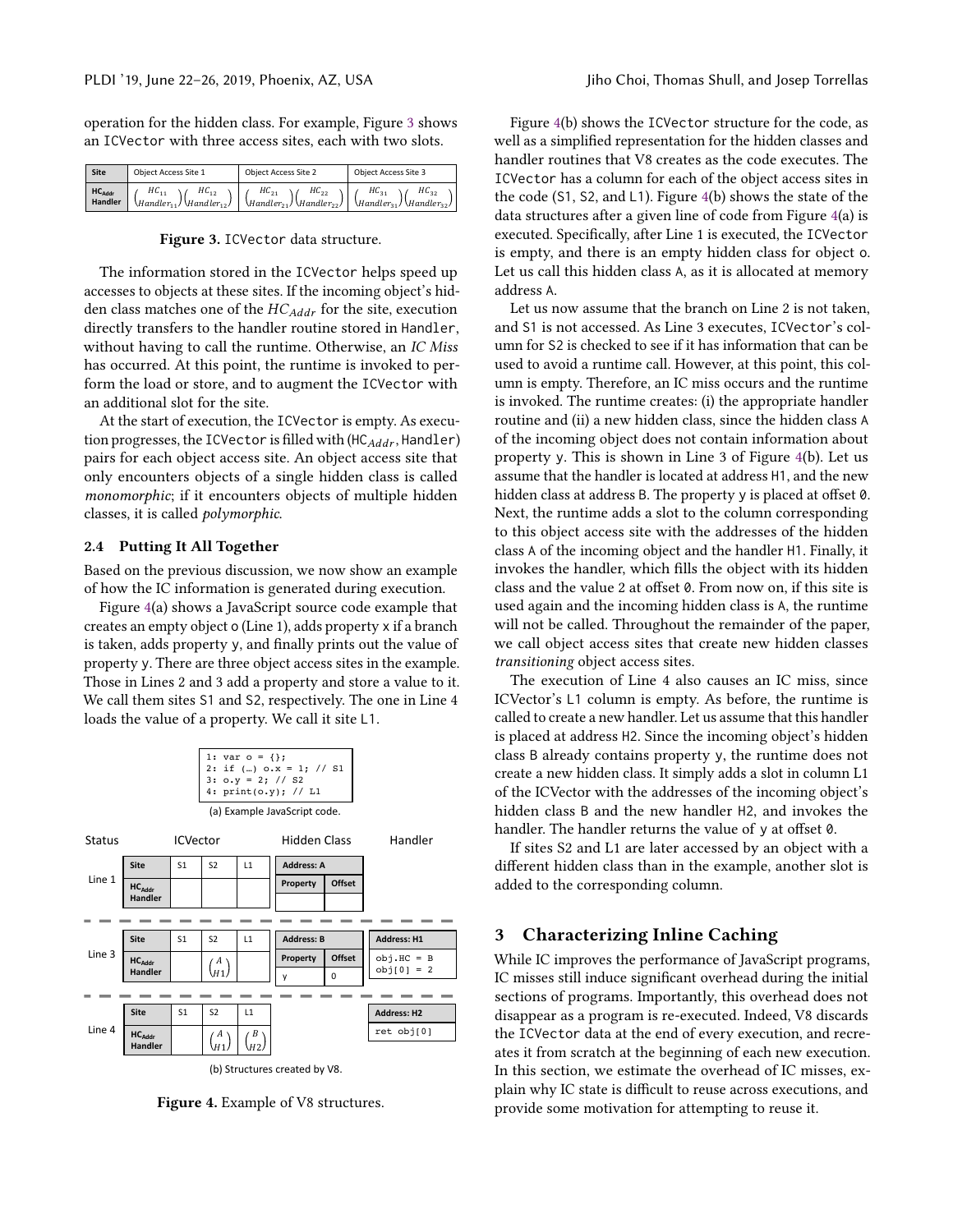#### <span id="page-4-1"></span>3.1 Overhead of IC Miss Handling

To estimate the overhead of IC misses, we take a set of seven popular JavaScript libraries and profile their initialization. Specifically, we count the number of instructions that execute during IC misses. Such instructions, which are executed by the runtime, look up the incoming object's layout to find the property requested by the object access site, generate a specialized handler routine, and update the ICVector for future accesses to this site.

Figure [5](#page-4-0) breaks down the instructions executed by the libraries during initialization into those used to handle IC misses and the rest of instructions. The latter include JavaScript code execution and the rest of runtime. The libraries used are discussed in Section [6.](#page-8-0) The figure shows that IC miss handling accounts for a substantial fraction of the instructions executed during initialization in all libraries. On average, it accounts for 36% of the instructions.

<span id="page-4-0"></span>

**■IC Miss Handling ■ Rest of the Work** 

Figure 5. Instruction breakdown during the initialization of JavaScript libraries.

#### 3.2 Context-Dependence of IC

The previous data suggests that if one could reuse IC state across program executions such that IC misses were avoided, the initialization of JavaScript programs would likely speed up substantially.

However, only context-independent state can typically be reused across executions. We say that information is contextindependent if it is not tied to any memory addresses other than the addresses of Built-in objects. Built-in objects are defined by the language standard, and include fundamental objects (e.g., Object and Function) and utility functions (e.g., Math and String) [\[12\]](#page-12-14).

Unfortunately, hidden classes are context-dependent. Figure [2\(](#page-2-0)a) shows the structure of a hidden class used by V8. While the Object Layout field is context-independent, the rest of the fields are context-dependent. For example, the Next Hidden Class field points to various hidden classes that are created as new properties are added. The values of such pointers vary across executions. Moreover, one of the fields not shown in Figure [2\(](#page-2-0)a) is the Prototype field, which points to

the prototype object. Note that JavaScript uses prototyping to emulate the class inheritance of statically-typed languages such as C++ and Java. Every JavaScript function has a prototype object, and all the objects created by the same function inherit from the function's prototype object. Since prototype objects are dynamically allocated on the heap, the Prototype field of hidden classes is also context-dependent.

In addition, some handlers are context-dependent and, therefore, cannot be reused across executions. For example, when accessing an inherited property, the handler traverses the chain of prototype objects to locate the property. It compares the hidden classes of the prototype objects of the incoming object to those embedded in the handler code. The result is context-dependent state. Another common example is a handler adding a new property to an object (e.g., handler H1 in Figure [4\(](#page-3-1)b)). The addition of a new property triggers the hidden class transition of the incoming object. The handler embeds the hidden class to which the incoming object transitions (e.g., B in Figure [4\(](#page-3-1)b)). Such handlers are contextdependent, since they embed hidden class information.

On the other hand, there are some context-independent handlers. One example is handler H2 in Figure [4\(](#page-3-1)b). The handler simply accesses a property at a fixed offset within the incoming object.

#### <span id="page-4-3"></span>3.3 Opportunities for Reuse

Despite these difficulties, there are opportunities for reuse. For example, the interaction with many websites starts by initializing a set of popular JavaScript libraries. Their execution is fairly deterministic and context-independent. Some of the IC state created by initializing these libraries could be reused across executions.

To investigate the potential of this idea, we instrument the libraries of Section [3.1](#page-4-1) to collect various statistics related to IC. Table [1](#page-4-2) shows the results. The first column shows the number of different hidden classes encountered during the initialization of the libraries. The second column shows the number of IC misses. In all the libraries, the number of IC misses is much higher than the number of different hidden

<span id="page-4-2"></span>Table 1. Statistics related to IC use during the initialization of JavaScript libraries.

|               | $#$ of Diff. | $#$ of IC<br>$# \circ f$ |               | % of Context |  |
|---------------|--------------|--------------------------|---------------|--------------|--|
| Library       | Hidden       | IС                       | <b>Misses</b> | Independent  |  |
|               | Classes      | <b>Misses</b>            | per HC        | Handlers     |  |
| AngularJS     | 138          | 799                      | 5.8           | 62.5         |  |
| CamanJS       | 99           | 383                      | 3.9           | 61.8         |  |
| Handlebars    | 88           | 541                      | 6.2           | 63.2         |  |
| jQuery        | 271          | 1547                     | 5.7           | 57.3         |  |
| <b>ISFeat</b> | 116          | 323                      | 2.8           | 51.7         |  |
| React         | 360          | 2356                     | 6.5           | 82.3         |  |
| Underscore    | 123          | 295                      | 2.4           | 38.1         |  |
| Average       | 171          | 892                      | 4.8           | 59.6         |  |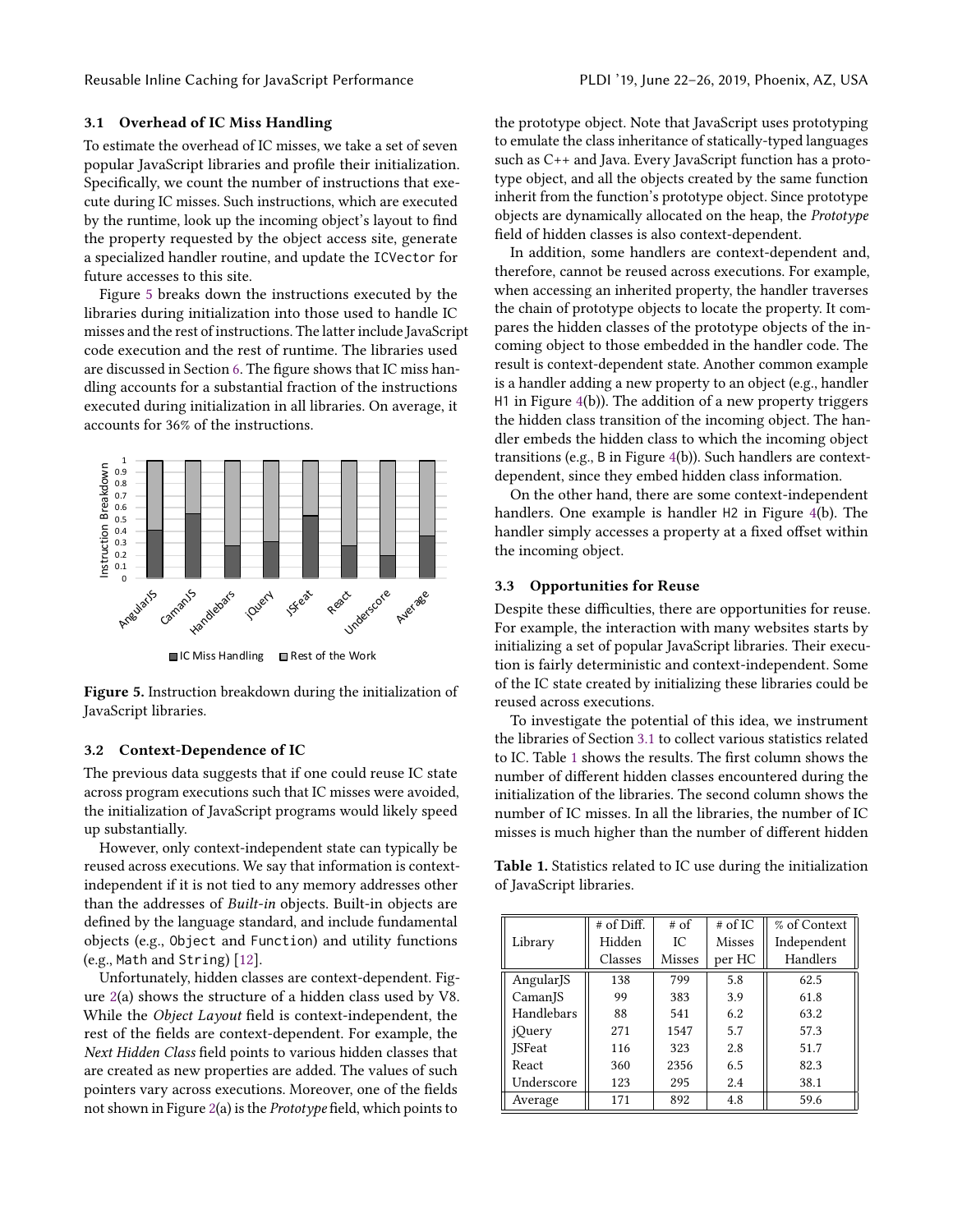Table 2. Main ideas in Reusable Inline Caching (RIC).

<span id="page-5-0"></span>

|                              | Linking of object access sites   An IC miss in the <i>Triggering</i> site causes all of its <i>Dependent</i> sites to populate their ICs. |
|------------------------------|-------------------------------------------------------------------------------------------------------------------------------------------|
| $\parallel$ Reusing handlers | Context-independent handlers from the <i>Initial</i> run are reused in the <i>Reuse</i> run.                                              |
| Hidden class validation      | Incrementally certify that hidden classes in the <i>Reuse</i> run match those in the <i>Initial</i> run.                                  |

classes. The third column shows the ratio of the first two columns. Since a given hidden class does not miss more than once in a given object access site, this means that the same hidden class is encountered in several different object access sites. On average, a hidden class is encountered in about 5 object access sites. The last column shows the fraction of handlers that are context-independent and reusable across executions. On average, about 60% of the handlers generated in the libraries are context-independent.

Overall, this characterization shows that there may be opportunities to minimize the overhead of IC misses by reusing IC information across executions. First, the fact that the same hidden class causes misses in multiple object access sites opens up an opportunity to handle multiple IC misses at the same time. Given that the workloads that we consider execute in a fairly deterministic way, this information can be shared across executions. Second, the majority of the handlers are context-independent and, therefore, can be reused across executions.

# 4 Reusable Inline Caching

The goal of this paper is to reduce IC misses by reusing IC information across program executions. In an Initial execution of the program, the IC is built as usual. After the execution completes, in an off-line Extraction Phase, our runtime extracts context-independent IC information from the ICVector generated by the program. Later, in a subsequent execution of the program that we call Reuse execution, the extracted IC information is dynamically used to avert some IC misses and the generation of some handler routines. We call this scheme Reusable Inline Caching (RIC). RIC is based on the three ideas of Table [2.](#page-5-0)

Linking of object access sites. The first idea is to link object access sites. The proposal is based on our observation that a hidden class created in an object access site is often later encountered in multiple other object access sites, creating an IC miss in each of these sites. This observation was hinted at by the data in Section [3.3.](#page-4-3) We call the object access site where the new hidden class is created the Triggering site, and the subsequent sites that encounter the hidden class and miss on it the Dependent sites.

In the extraction phase, the runtime examines the ICVector of the program, and identifies individual Triggering sites and their corresponding Dependent ones. In the Reuse execution, as soon as an IC miss occurs and a new hidden class is created, the runtime checks whether this is a Triggering

site and, if so, if this site has Dependent ones. If so, after it has created an ICVector slot for the Triggering site, it also creates ICVector slots for the Dependent ones. Each Dependent's slot receives the hidden class and a handler. Note that the IC miss in the Triggering site is not averted, but when execution reaches a Dependent site, the IC miss there is averted.

Reusing handlers. The second insight is that many handlers are context-independent and, therefore, can be reused across executions. This insight is backed up by data in Section [3.3.](#page-4-3) Consequently, in the extraction phase, as the runtime examines the ICVector, it identifies and saves contextindependent handlers. As indicated above, during the Reuse execution, when an ICVector slot for a Dependent site is filled, it receives a pointer to the saved handler. This averts a future IC miss. If the handler for a would-be Dependent site is not context-independent, the site is not added to the Dependent list in the extraction phase. Note that RIC does not attempt to save hidden classes, since they are contextdependent.

Hidden class validation. The third idea is to incrementally and dynamically certify that hidden classes in the Reuse run match those in the Initial run. This process is called validation, and ensures that reusing IC information maintains correct execution. Built-in objects are immediately marked as validated at the startup of the JavaScript runtime, since their creation is deterministic in every execution. Further, if we reach a Triggering site and the incoming hidden class is marked as validated, then RIC validates the outgoing hidden class, as the new hidden class also matches in both runs. In addition to marking this hidden class as validated, this is when RIC preloads ICVector slots for the Dependent sites. If a hidden class created in a Triggering site cannot be validated, then its Dependent sites cannot preload an ICVector slot and will therefore suffer an IC miss. Conceptually, validation confirms that the Reuse run does not diverge from the Initial run at this point. Validation often succeeds if the execution is largely deterministic, like in library initialization.

# 5 Implementation

RIC is implemented in two steps. First, during the extraction phase after the Initial execution, the RIC runtime analyzes the ICVector generated by the completed program, and creates a new structure that we call ICRecord. Then, during the Reuse execution, the RIC runtime uses the ICRecord to eagerly preload the ICVector of the program dynamically, and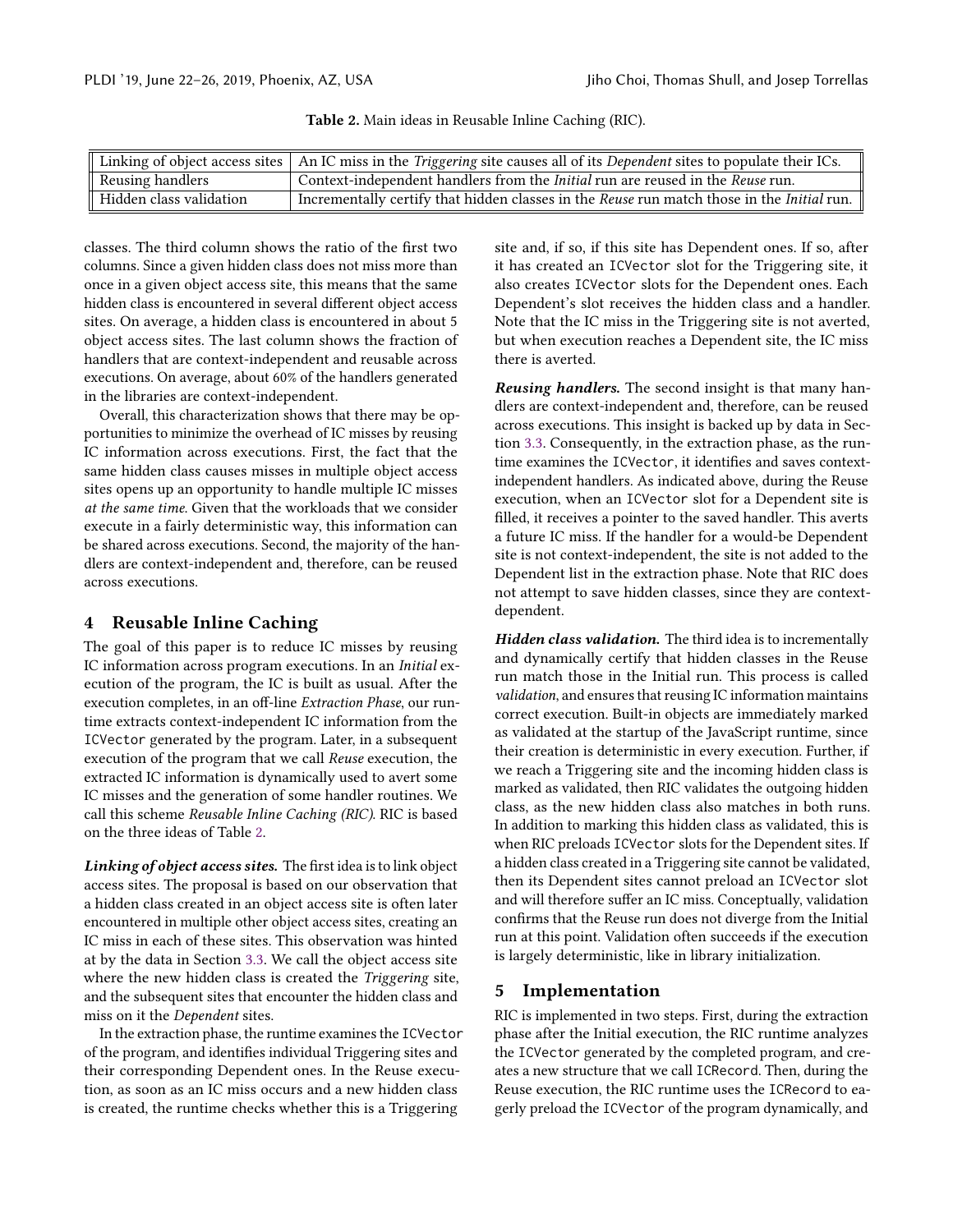save IC misses. In the following subsections, we first describe the layout of ICRecord's components. Next, we describe the RIC operations during the extraction phase and the Reuse execution. Finally, we provide an example walk-through to demonstrate RIC's operation.

## 5.1 ICRecord Layout

As shown in Figure [6,](#page-6-0) the ICRecord is a simple data structure with three components: the Hidden Class Validation Table (HCVT), the Triggering Object Access Site Table (TOAST), and the set of context-independent handlers generated in the Initial run.

<span id="page-6-0"></span>

Figure 6. ICRecord structure.

The HCVT serves two purposes. First, it tracks which hidden classes are validated. Second, it provides the data needed by RIC to preload the ICVector slots of Dependent sites for a given Triggering site. The HCVT has as many entries as the number of different hidden classes created during the execution of the Initial run — including hidden classes for built-in objects such as Object and Array. For each entry, the HCVT contains four fields: an integer hidden class identifier ( $HC_{ID}$ ), the address of the hidden class in the Reuse execution ( $HC_{Addr}$ ), a *Validated (V)* bit, and a list of the Dependent sites for the Triggering site of this hidden class. For each Dependent site, the table also includes the handler to use. Recall that only sites with context-independent handlers can be considered Dependent. The HCVT is indexed by the  $HC_{ID}$ .  $HC_{ID}$ s are assigned by RIC during the extraction phase and act as primary keys for the HCVT entries.

The TOAST is used to initiate the process of reusing IC information in the Reuse execution. This table has as many entries as the number of Triggering object access sites in the Initial run plus the number of built-in objects in the Initial run. We include the latter because built-in objects are not created by any object access site. Recall that Triggering object access sites are object access sites that cause a hidden class transition. An entry in the TOAST table has two fields: one that contains the object access site ID or built-in object's name, and a second one with a list of (incoming  $HC_{ID}$ , outgoing  $HC_{ID}$ ) pairs. TOAST is indexed by a hash generated by either the object access site ID (determined by file name, line number and position in the line) or the built-in object name string. Both are invariant across executions. In TOAST entries, monomorphic sites only have one incoming and one outgoing hidden class pair; polymorphic ones have multiple pairs. Entries for built-in objects have no incoming hidden class and only one outgoing hidden class.

Finally, the context-independent handlers are stored separately within the ICRecord. The addresses of these handlers will be stored in the HCVT as the HCVT is filled during the Reuse execution.

#### 5.2 RIC Operation

#### 5.2.1 Extraction Phase

During the extraction phase, RIC creates the ICRecord and populates its data structures by processing the ICVector and hidden classes created in the Initial execution. First, RIC creates the HCVT and adds an HCVT entry for each hidden class created in the Initial execution. Monotonically increasing integers are assigned as  $HC_{ID}$ s to HCVT entries. The  $HC_{Addr}$ field is left empty and the Validated bit is 0, as they are to be set in the Reuse execution. The Dependent site information is filled when the TOAST is created, as explained next.

Second, RIC scans the ICVector to find all Triggering sites and their corresponding Dependent sites. Then, it creates the TOAST and adds a TOAST entry for each Triggering site and for each built-in object observed in the Initial run. In each TOAST entry, RIC also adds one or more (incoming  $HC_{ID}$ , outgoing  $HC_{ID}$ ) pairs. Then, for each TOAST entry, RIC takes each outgoing  $HC_{ID}$ , locates the HCVT entry for the outgoing  $HC_{ID}$ , and adds the list of (Dependent site, handler) tuples to it. Lastly, RIC also saves all context-independent handlers, which are referred to by the HCVT.

#### 5.2.2 Reuse Execution

In the Reuse execution, every time that a built-in object is created at the startup of the JavaScript runtime, or every time that execution encounters a Triggering object access site, the runtime checks the TOAST and finds the corresponding entry. If this is a built-in object, the outgoing  $HC_{ID}$  is read and used to index the HCVT. In the corresponding HCVT entry, RIC saves the address of the hidden class  $(HC_{Addr})$  and sets the V bit. Further, it reads the entry's list of (Dependent site, handler) tuples. Next, for each tuple, it creates a new slot in the ICVector structure of the Reuse execution for the Dependent site. The slot is set to the built-in object hidden class and the handler. By filling one or more slots this way, we will avoid one IC miss in each of the Dependent sites.

If, instead, the access to the TOAST is for a Triggering object access site, RIC reads the list of (incoming  $HC_{ID}$ , outgoing  $HC_{ID}$ ) pairs. At most, only one of these pairs is relevant, namely the one whose incoming  $HC_{ID}$  matches the current incoming object's hidden class at this site. Hence, for each incoming  $HC_{ID}$ , RIC accesses the HCVT with  $HC_{ID}$ , reads the entry's  $HC_{Addr}$  and compares it to the current incoming object's hidden class. If there is a match, then we are certain that the pair's outgoing  $HC_{ID}$  is the hidden class that will be generated at this Triggering site. Hence, RIC accesses the HCVT with the outgoing  $HC_{ID}$ . In the corresponding entry, it saves the outgoing hidden class address in  $HC_{Addr}$ , sets the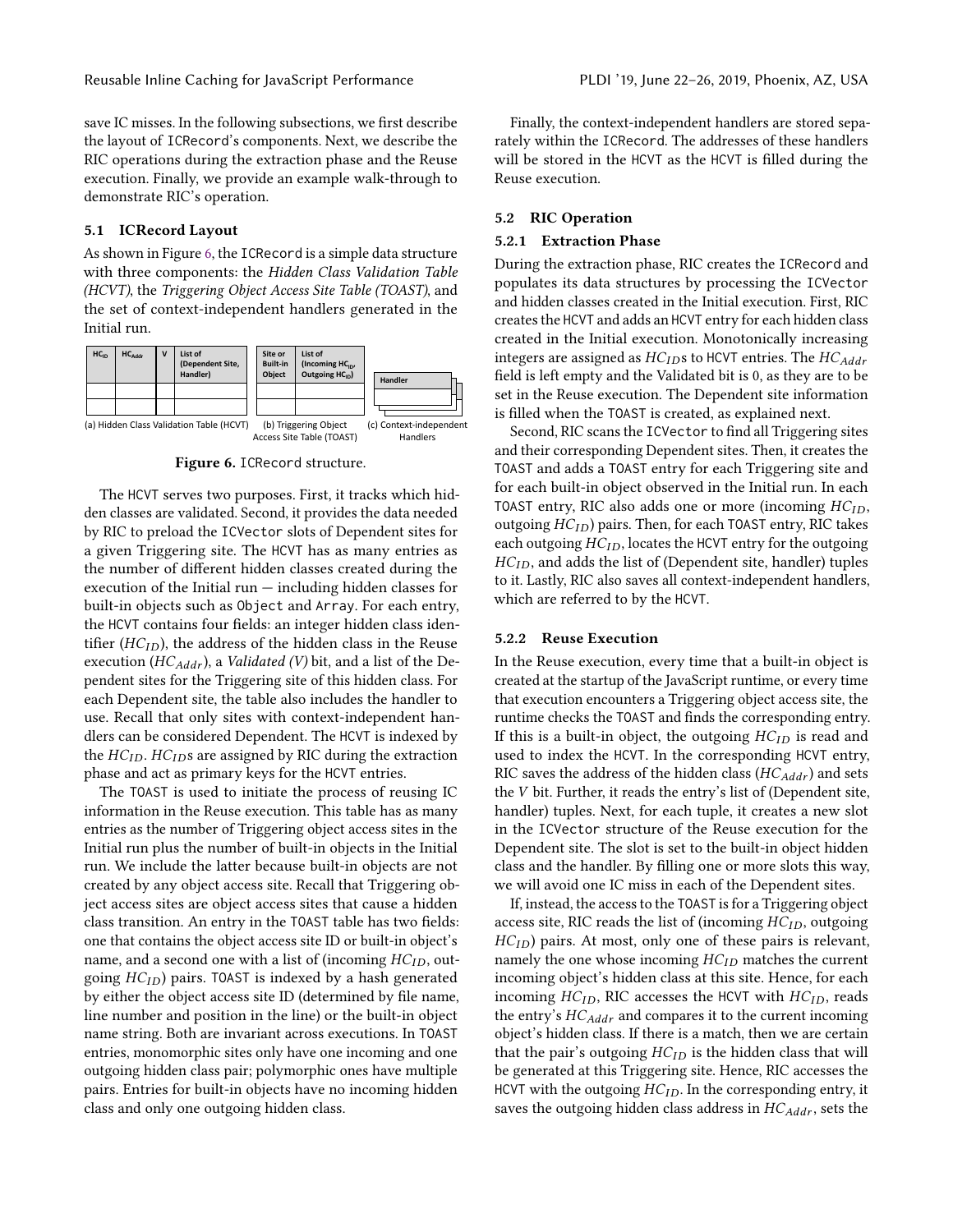<span id="page-7-0"></span>

Figure 7. Example of how RIC extracts and utilizes the context-independent portion of the IC information.

V bit, and reads the list of (Dependent site, handler) tuples. Then, it uses the list of tuples to fill slots in the ICVector structure as in the case above for built-in objects. Again, the result is the elimination of IC misses.

If no match occurs for any of the incoming  $HC_{ID}$  in the TOAST entry, it means that the Reuse execution has diverged from the Initial execution. Consequently, RIC is unable to validate the outgoing hidden class of the Triggering site, and its Dependent sites will not get their ICVector slots preloaded.

## 5.3 Example of RIC

In this section, we build on the example of Section [2.4,](#page-3-2) and show how RIC extracts the context-independent IC information after the Initial run, and how it uses this information to avoid IC misses in the Reuse run.

# 5.3.1 Extraction Phase Generates **ICRecord**

Figures [7\(](#page-7-0)a) and (b) repeat Figures [4\(](#page-3-1)a) and (b) to provide the context. Figure [7\(](#page-7-0)c) shows the ICRecord structure generated by RIC during the extraction phase by collecting all the context-independent information in the IC.

In the Initial execution, there are two hidden classes of interest: a hidden class for the built-in empty object and a hidden class with the *y* property. As shown in Figure  $7(b)$  $7(b)$ , these hidden classes are allocated at addresses A and B, respectively. Let us assume that, during the extraction phase, RIC assigned them  $HC_{ID}$  0 and 1, respectively.

Figure [7\(](#page-7-0)c) shows that the HCVT contains an entry for each of these hidden classes. In each entry of the table, the address field ( $HC_{Addr}$ ) is initially empty and the V bit is cleared. For  $HC_{ID}$  0, the list of (Dependent site, handler) is empty. The reason is that the potential Dependent site observed during the Initial run for this Triggering site is S2. However, the handler for that site is  $H1$  (Figure [7\(](#page-7-0)b)), which is not contextindependent because it has address B. For  $HC_{ID}$  1, the list of (Dependent site, handler) contains  $(L1, H2)$ . L1 is the only Dependent site seen during the Initial run; its handler  $(H2)$ is context-independent. RIC stores H2 in the ICRecord.

TOAST also contains two entries, one for the built-in empty object, and one for an object access site  $(S2)$  – both seen during the Initial run. The former has no incoming  $HC_{ID}$ because it is a built-in object, and its outgoing  $HC_{ID}$  is 0. The latter was a monomorphic site during the Initial run,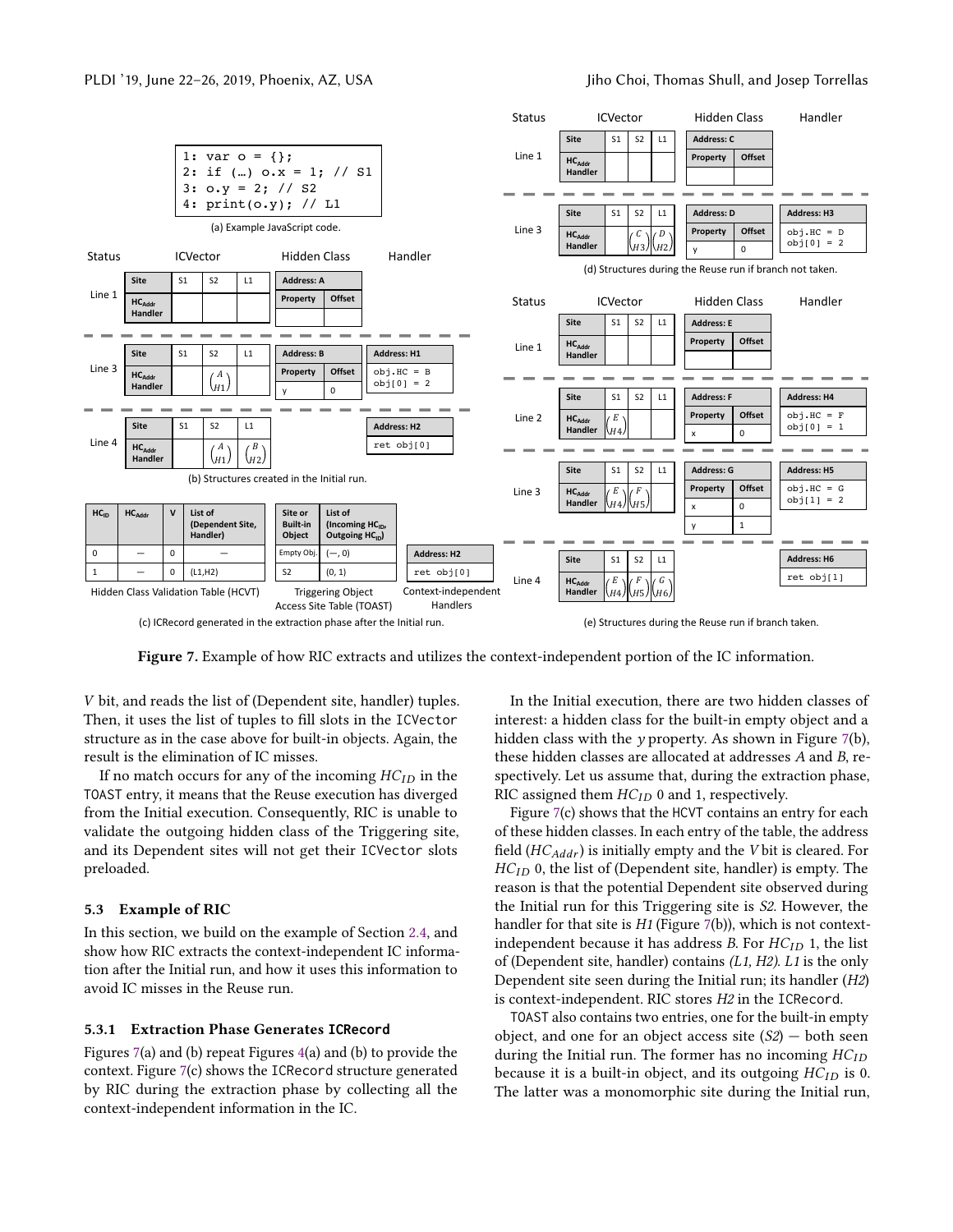which encountered the incoming  $HC_{ID}$  0 and produced the outgoing  $HC_{ID}$  1.

#### 5.3.2 Reuse Run Is Able to Reuse State

Figure [7\(](#page-7-0)d) shows the data structures in a Reuse run when the execution follows the same control flow as in the Initial run (i.e., the branch in Line 2 is not taken). In this case, RIC can use data from the ICRecord.

Initially, the ICVector is empty. When the built-in empty object is created at the startup of the JavaScript runtime, the RIC uses a hash of the built-in object name string to access the TOAST. It finds the first entry of the table. The outgoing  $HC_{ID}$  of this entry shows that this built-in object has  $HC_{ID}$ 0. Hence, RIC accesses the HCVT and finds the first entry. In the entry, it sets  $HC_{Addr}$  to C, which is the address of the built-in object's hidden class in the Reuse run (Figure [7\(](#page-7-0)d)), sets V to 1, but does not find any Dependent sites. Hence, it does not update the ICVector.

In Line 2, the branch is not taken, as in the Initial execution. Then, on Line 3, the code suffers an IC miss in S2, and the runtime creates a new hidden class at address D and a new handler H3 (Figure [7\(](#page-7-0)d)). This IC miss cannot be avoided because handler H3 is context-dependent. The runtime updates S2's ICVector slot with a tuple of incoming hidden class C and handler H3 (Figure [7\(](#page-7-0)d)).

In addition, RIC checks the TOAST for S2 and finds the (incoming  $HC_{ID}$ , outgoing  $HC_{ID}$ ) pair of (0, 1). RIC then looks up the HCVT with  $HC_{ID}$  0 and confirms that the corresponding entry's  $HC_{Addr}$  matches its incoming object's hidden class, and that the entry's V is set. Since the incoming hidden class is already validated, RIC proceeds to validate the outgoing hidden class. Specifically, RIC accesses the entry for  $HC_{ID}$  1, stores address D in the entry's  $HC_{Addr}$ , sets the entry's V, and reads the (Dependent site, handler) tuples. In this case, there is a single dependent site, namely L1, with context-independent handler H2. Hence, RIC updates L1's ICVector entry with a tuple of hidden class D and handler H2 (Figure [7\(](#page-7-0)d)). As a result, when the Reuse execution finally reaches L1 in Line 4, an IC miss will be avoided.

#### 5.3.3 Reuse Run Is Unable to Reuse State

Figure [7\(](#page-7-0)e) shows the data structures in a Reuse run when the execution follows a different control flow than in the Initial run (i.e., the branch in Line 2 is taken). In this case, RIC cannot use data from the ICRecord.

The structures start as in Figure  $7(d)$  $7(d)$ , except that the hidden class for the built-in object is allocated at address E. As in the previous example, when the RIC runtime accesses the HCVT entry of  $HC_{ID}$  0, it sets the entry's  $HC_{Addr}$  to E and V to 1.

In Line 2, the branch is taken, and object access site S1 is reached. The code suffers an IC miss, and the runtime creates a new hidden class at address F with property x and a new context-dependent handler H4 (Figure [7\(](#page-7-0)e)). The runtime updates S1's ICVector slot with a tuple of incoming hidden class E and handler H4. As RIC accesses the TOAST with a hash of the object access site ID, it does not find any matching entry.

In Line 3, the code suffers an IC miss at object access site S2, and the runtime creates a new hidden class at address G with properties x and y, and a new context-dependent handler H5 (Figure [7\(](#page-7-0)e)). RIC accesses the TOAST with a hash of the object access site ID, and finds the entry for S2. The entry only has one (incoming  $HC_{ID}$ , outgoing  $HC_{ID}$ ) pair, which is (0, 1). As RIC accesses the HCVT entry of  $HC_{ID}$  0, it finds that the address in  $HC_{Addr}$  is E. This is different from the address of the incoming object's hidden class in S2, which is F. As a result, RIC cannot validate the outgoing hidden class G, and the ICVector is not updated.

Finally, on Line 4 of Figure [7\(](#page-7-0)e), object access site L1 is reached and an IC miss occurs. RIC is unable to avoid this IC miss. RIC fills the ICVector entry with G and H6. No information from the Initial run has been used in this site.

The example in this section has not used polymorphic object access sites for simplicity. Such sites are equally wellsupported by RIC.

# <span id="page-8-0"></span>6 Experimental Setup

We evaluate RIC using Google's V8 JavaScript engine version 6.8 [\[8\]](#page-12-12). We gather execution times for different parts of the Initial and Reuse runs using the high precision timer available in the V8 runtime. We also instrument the V8 runtime to collect statistics on different aspects of IC operation. Furthermore, we perform some runs where we instrument the V8 runtime with Pin [\[22\]](#page-12-15) to count the number of instructions.

In the Initial run of an application, the V8 compiler generates bytecodes from the source code and stores them in the code cache. The Reuse run uses the bytecodes from the code cache. We measure two Reuse runs: one with the original V8 runtime (Conventional) and one with RIC.

To evaluate RIC, we select 7 popular JavaScript libraries from various domains and measure their initialization performance. The libraries are shown in Table [3.](#page-9-0) They are written assuming that they run inside a browser, and need a global window object. Consequently, we insert a fake window object in the original source code to mimic a browser environment, and run the benchmarks in the standalone V8 shell. The Octane benchmark suite [\[13\]](#page-12-16) handles the library execution in a standalone JavaScript shell in a similar way.

Lastly, to mimic real websites and evaluate the robustness of RIC, we create two synthetic websites that load the seven libraries in different orders. We use the first one for the Initial run and the second one for the Reuse run. This setup emulates the common scenario where RIC information is generated and utilized in different websites. In our experiments, we disable RIC for global objects, since IC information for global objects varies depending on the order in which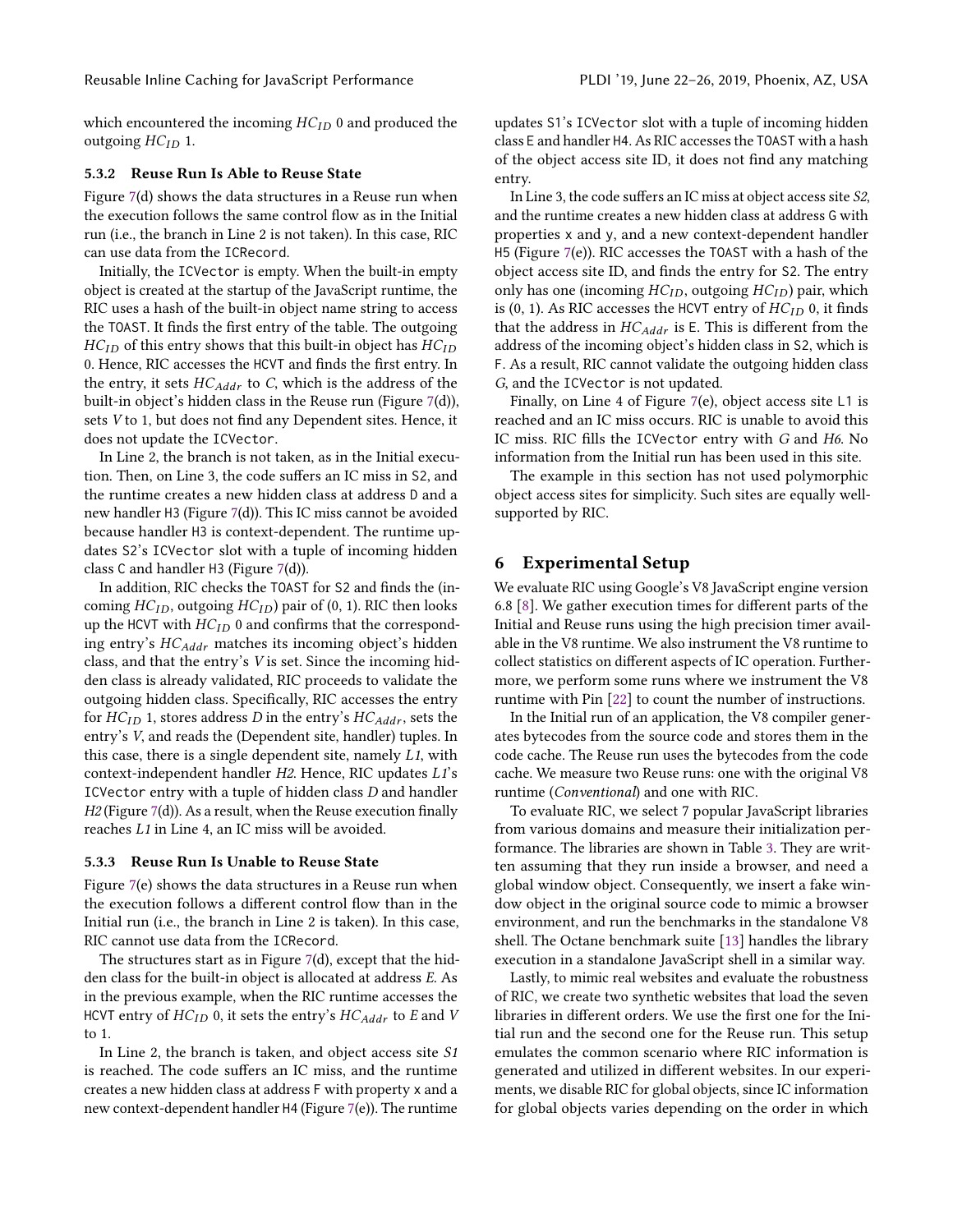<span id="page-9-0"></span>Table 3. Popular JavaScript libraries measured.

| Library               | What It Does                                |  |
|-----------------------|---------------------------------------------|--|
| AngularJS [4]         | Web application frameworks to support       |  |
| React <sup>[27]</sup> | the development of single-page applications |  |
| CamanJS $[9]$         | Library for image manipulation              |  |
| Handlebars [15]       | Client-side template engines                |  |
| Underscore [29]       |                                             |  |
| jQuery $[17]$         | Library for DOM manipulation                |  |
| JSFeat $[18]$         | Library for computer vision                 |  |

the libraries are loaded. Enabling RIC for global objects adds only negligible performance overhead.

## 7 Evaluation

To evaluate RIC, we characterize the use of the IC, analyze RIC's performance improvements, and examine RIC's overheads.

## 7.1 Characterizing IC Usage

Table [1](#page-4-2) from Section [3](#page-3-3) hinted at the potential of RIC. It showed that, on average, a hidden class is encountered in about 5 object access sites. Hence, in the best case, RIC could avoid the misses in 4 out of these sites, since RIC does not target the first of such accesses. Table [1](#page-4-2) also showed that, on average, about 60% of the handlers generated in the libraries are context-independent. Hence, RIC could reuse them in the Reuse run.

Table [4](#page-9-1) shows the actual impact of RIC on the IC accesses in the Reuse run in each of the libraries. Columns 2 and 3 show the IC miss rates in the Initial and Reuse runs. We see that, thanks to the reuse enabled by RIC, the average IC miss rate drops from 49.19% in the Initial run to 24.08% in the Reuse run. This is a substantial reduction.

<span id="page-9-1"></span>Table 4. IC miss rate in the Initial and Reuse runs.

|               | Initial        | Reuse                          |                  |        |       |
|---------------|----------------|--------------------------------|------------------|--------|-------|
|               | Run            | Run                            |                  |        |       |
| Library       | <b>IC</b> Miss | <b>IC</b> Miss<br>Contribution |                  |        |       |
|               | Rate $(\%)$    | Rate $(\%)$                    | To Miss Rate (%) |        |       |
|               |                |                                | Handler          | Global | Other |
| AngularJS     | 68.94          | 32.79                          | 8.63             | 2.85   | 21.31 |
| CamanJS       | 87.64          | 43.94                          | 1.14             | 3.43   | 39.36 |
| Handlebars    | 57.92          | 20.34                          | 4.82             | 1.07   | 14.45 |
| jQuery        | 48.50          | 29.28                          | 6.49             | 1.13   | 21.66 |
| <b>ISFeat</b> | 18.96          | 8.16                           | 0.18             | 1.82   | 6.16  |
| React         | 18.67          | 3.83                           | 1.90             | 0.31   | 1.62  |
| Underscore    | 43.70          | 30.22                          | 1.48             | 1.78   | 26.96 |
| Average       | 49.19          | 24.08                          | 3.52             | 1.77   | 18.79 |

The next three columns break down the IC miss rate in the Reuse run into three components. The sum of these three

components is equal to the IC miss rate. The first one (Handler) is misses due to context-dependent handlers. Recall that RIC cannot reuse such handlers. We see that this has a relatively small effect. The second component (Global) is misses due to incoming hidden classes corresponding to global objects. Recall from Section [6](#page-8-0) that RIC is disabled for global objects because they are context-dependent. This effect is very small. The last component (Other) is misses due to other effects. Many of these misses occur in Triggering sites, which RIC does not address by construction. This component is the dominant one.

#### 7.2 Initialization Performance Improvements

Since every IC miss triggers the invocation of the V8 runtime, RIC's ability to reduce the IC miss rate results in a reduction in the number of instructions executed. Figure [8](#page-9-2) compares the number of dynamic instructions executed in the Reuse runs of the Conventional and the RIC configurations. For each library, the bars are normalized to Conventional. The figure shows that, on average, RIC saves 15% of the instructions. Across libraries, the instruction count reduction is roughly correlated with the reduction in IC miss rate attained by RIC. The latter can be computed by subtracting Column 2 in Table [4](#page-9-1) from Column 1. For example, jQuery, JSFeat, and Underscore have modest instruction count reductions because the reductions in IC miss rate attained by RIC are relatively small.

<span id="page-9-2"></span>

Figure 8. Instruction count in the Reuse runs for Conventional and RIC. The bars are normalized to Conventional.

This reduction in instructions executed results in a reduction in the execution time of the libraries. Figure [9](#page-10-0) compares the execution time of the Reuse runs in the Conventional and the RIC configurations. For each library, the bars are normalized to Conventional. On top of each Conventional bar, we place the absolute time taken by the Conventional Reuse run in milliseconds.

The figure shows that the Conventional Reuse runs take between 21 and 216 ms to execute. On average, RIC reduces the execution time per workload by 17%. The largest absolute reduction is 56 ms for React. This reduction in initialization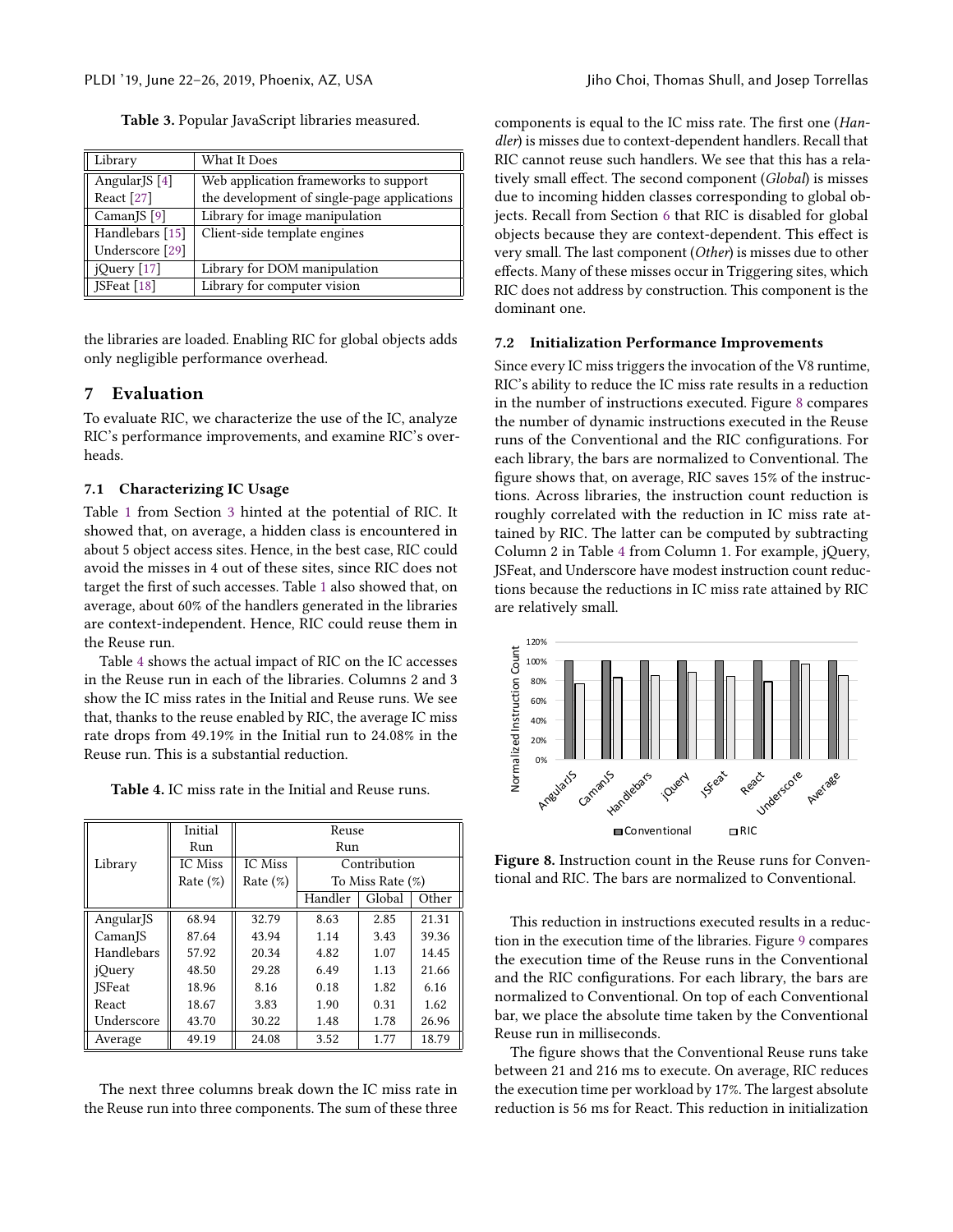<span id="page-10-0"></span>

Figure 9. Execution time of the Reuse runs normalized to Conventional. On top of the Conventional bars, we show the absolute time taken by the Conventional Reuse run in milliseconds.

time is significant, as it has an impact on the experience of the user. Furthermore, as indicated in Section [1,](#page-0-0) the average number of JavaScript requests per website is increasing, and several of such requests are likely to be for libraries. In the hypothetical case that all of our seven libraries were called, RIC would reduce the initialization time by 117 ms.

Across libraries, the reduction in execution time roughly follows the reduction in instruction count in Figure [8.](#page-9-2) The time reduction is slightly higher than the instruction count reduction because the instructions eliminated involve cache misses. Hence, they are, on average, slightly more costly than the average instruction. Overall, RIC speeds-up the startup time of JavaScript codes.

# 7.3 Overheads of RIC

While RIC does not affect the Initial execution at all, it introduces additional computation in the extraction phase and the memory overhead of ICRecord in the Reuse execution. The execution time overhead of RIC's additional operations in the Reuse execution is negligible.

For our workloads, the extraction phase takes between 6 and 30 ms, with an average of 13 ms. However, it is not on the critical path, as it is executed in the background after the Initial run. Also, the current implementation of the extraction phase is naive and can be optimized.

RIC's memory overhead due to ICRecord in the Reuse execution ranges from 11 to 118 KB, with an average of 39 KB. For comparison, the heap usage of our libraries in the Conventional configuration is between 2.6 and 5.6 MB, with an average of 3.7 MB. Thus, RIC's memory overhead is minimal, as it accounts for only about 1% on average.

## 8 Discussion

In this section, we place RIC in the context of other related efforts to speed-up scripting language programs.

#### 8.1 Reducing JavaScript Startup Overhead

Since there is no standard bytecode for JavaScript and every JavaScript compiler generates code differently, a JavaScript program is delivered in source code format. This means that, before execution can start, the program must be parsed and compiled. This can take about 30% of the total execution time in real-world websites [\[30\]](#page-12-24).

To reduce this overhead, after a program has executed, current browsers cache its bytecode for subsequent executions. This is possible because, within a given implementation, parsing source code to its internal bytecode representation is deterministic. This technique relies on some caching APIs provided by JavaScript implementations. In particular, Google's V8 JavaScript engine provides APIs to enable host systems (e.g., web browsers) to cache the bytecode result for frequently executed JavaScript files [\[5\]](#page-12-25). Previously, only a limited subset of the source code's parsing result could be cached. However, recent improvements [\[7\]](#page-12-26) have allowed the majority of the bytecode results to be reused across executions.

In the past, compilers would generate and keep the bytecode of the entire JavaScript program, in what is called Eager compilation. However, since only a small fraction of the program is usually executed, eager compilation is undesirable [\[26\]](#page-12-27). It increases memory pressure by keeping code objects for functions that are ultimately never executed. Hence, every major JavaScript compiler currently implements Lazy compilation. The idea is to generate and keep bytecode for only some parts of the program. Specifically, current browsers keep bytecode for the parts of the program that have been executed in a previous execution. This is reasonable since, typically, only a fraction of the functions are executed [\[26\]](#page-12-27), and they often are the same across runs. We use this approach by default in all of our experiments.

#### 8.2 Reusing Compilation Efforts across Executions

In programming languages other than JavaScript, there are a few advanced techniques that reuse compilation results across executions, reducing the time taken by re-executions. Most notably, HHVM [\[1,](#page-12-7) [25\]](#page-12-8) has pioneered such efforts in PHP. HHVM is a region-based JIT compiler that uses a combination of profiling and on-stack replacement [\[16\]](#page-12-28) to aggressively optimize a very long trace with techniques like type specialization and IC. Furthermore, it enables the reuse of the optimized traces across multiple web requests. Hence, HHVM reuses JITed code across runs.

The full potential of HHVM is achieved when running programs written in Hack, which is a dialect of PHP. One of the features not supported in Hack is the ability to add or remove properties to an object dynamically. Such restriction makes it possible to know all object type information ahead of execution. This in turn simplifies code generation for object access sites, and enhances the reuse of IC information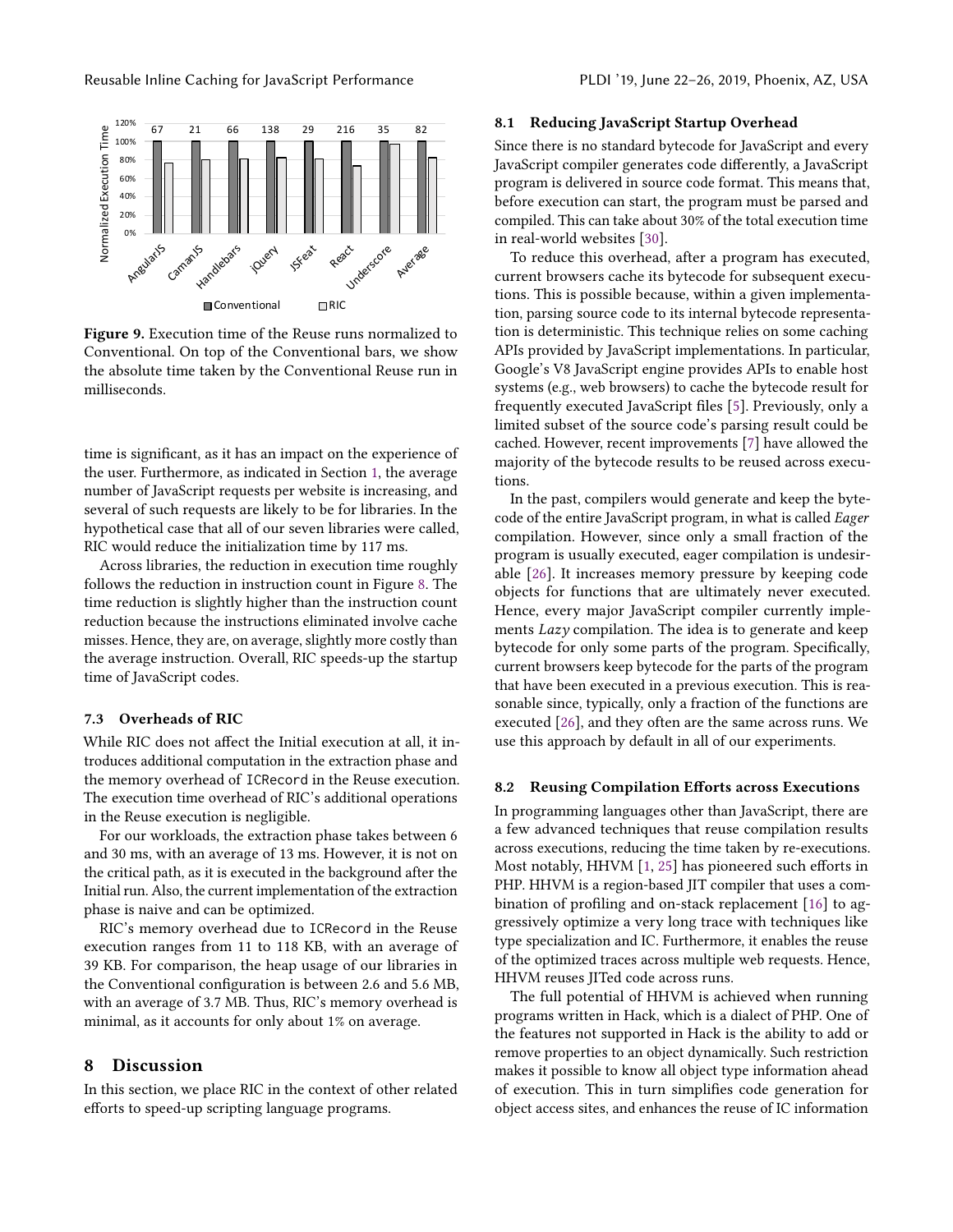across executions. Still, Hack does support dynamic method dispatch, and HHVM optimizes it with IC and reuses this information across executions.

When running programs written in the original PHP language, HHVM does support dynamic properties. However, it relies on expensive hash table lookups every time a dynamic property is read or written [\[32\]](#page-12-29). In JavaScript, every property is a dynamic property, and it would be prohibitively expensive to use a hash table lookup like HHVM for every object access.

For Java, in the context of the Android runtime, ShareJIT by Xu et al. [\[31\]](#page-12-10) proposes a global code cache for JIT compilers that can share optimized code across multiple applications and multiple processes. ShareJIT constrains the level of context-specific optimization (e.g., the scope of inlining) to make it feasible to share optimized code between executions. Also, in the context of data-parallel systems based on the Java Virtual Machine (JVM), Lion et al. [\[21\]](#page-12-9) propose a technique to reuse a pool of JVMs across multiple applications to avoid startup overhead such as class loading and bytecode interpretation. Java does have dynamic method dispatch, and a VM like ShareJIT optimizes it with IC and reuses IC information across executions. However, similar to Hack, Java does not support dynamic properties. RIC mainly focuses on the overhead stemming from supporting dynamic properties.

## 9 Related Work

Ahn et al. [\[2\]](#page-12-30) propose a modified type system that decouples the prototype pointer from hidden classes, and enables the hidden class and IC information to be reused when refreshing the same website. Its applicability, however, is somewhat limited, as it lacks a mechanism to make the information persistent, and improves the performance only under specific conditions (e.g., reloading the same website before garbage collection and without restarting the browser). In addition, changing the hidden class structure may hurt other optimization techniques, which require the stronger type guarantee provided by the prototype pointer. Our proposal is more generally applicable and does not interfere with other optimization techniques, as it does not change the hidden class structure.

Oh and Moon [\[24\]](#page-12-6) propose a snapshot technique to accelerate JavaScript initialization for mobile applications. V8 also has a similar API to create a custom startup snapshot [\[6\]](#page-12-31). Such approaches take a snapshot of the heap after the initialization of JavaScript frameworks and libraries. When the same application is invoked later, the runtime restores the objects from the snapshot to the heap, instead of recreating them by executing JavaScript code for initialization. While the snapshot technique may greatly reduce the startup time by completely avoiding JavaScript initialization, it has

several limitations. First, it is too rigid for different applications to share information. Given two applications that use the same JavaScript library, a snapshot is applicationspecific, and each application has to create its own snapshot. In contrast, in RIC, the information is maintained for each JavaScript file. Therefore, the IC information for a library can be shared by different applications. Second, the snapshot technique can be incorrect if the initialization involves any non-deterministic behavior, such as the use of the date function or I/O operations. Again, in RIC, the initialization code is still fully executed, but is accelerated with the hints from the previous execution. It produces correct results even if the initialization has non-deterministic behavior.

There are some server-side techniques to reduce page load time [\[14,](#page-12-32) [20\]](#page-12-33). Kedlaya et al. [\[20\]](#page-12-33) propose server-side type profiling to optimize client-side JavaScript engines. They use server-side profiling to identify functions with dynamic behavior that are frequently deoptimized and waste computing power. Then, they mark such functions so that the client-side JavaScript engine does not attempt to optimize them. Compared to our proposal, their technique conveys its information as source code comments, and is orthogonal to our approach. Google's PageSpeed [\[14\]](#page-12-32) is an opensource Apache HTTP Server module which automatically applies best practices to website source code, including CSS, JavaScript, and images. It has more than 40 available optimization techniques, including CSS and JavaScript concatenation, inlining, image optimization, and resizing. PageSpeed can be used to complement our approach to reduce page load time.

# 10 Conclusion

In this paper, we reduced the startup time of JavaScript programs by enhancing the reuse of compilation and optimization information across different executions. We call our scheme Reusable Inline Caching (RIC). RIC is based on two observations: (i) a hidden class created in an object access site is often later encountered in multiple other object access sites, creating an IC miss in each of these sites, and (ii) the majority of handler routines are context-independent. RIC uses these observations to extract context-independent information from the IC and reuse it in subsequent runs. As a result, RIC minimizes the number of IC misses, which reduces the startup time of the program. We integrated RIC into the state-of-the-art Google V8 JavaScript engine and measured its impact on the initialization time of popular JavaScript libraries. On average per library, RIC reduced the instruction count by 15%, and the execution time by 17%.

## Acknowledgments

This work was funded by NSF under grant NSF CCF 15-27223. We thank Martin Maas for his extensive feedback.